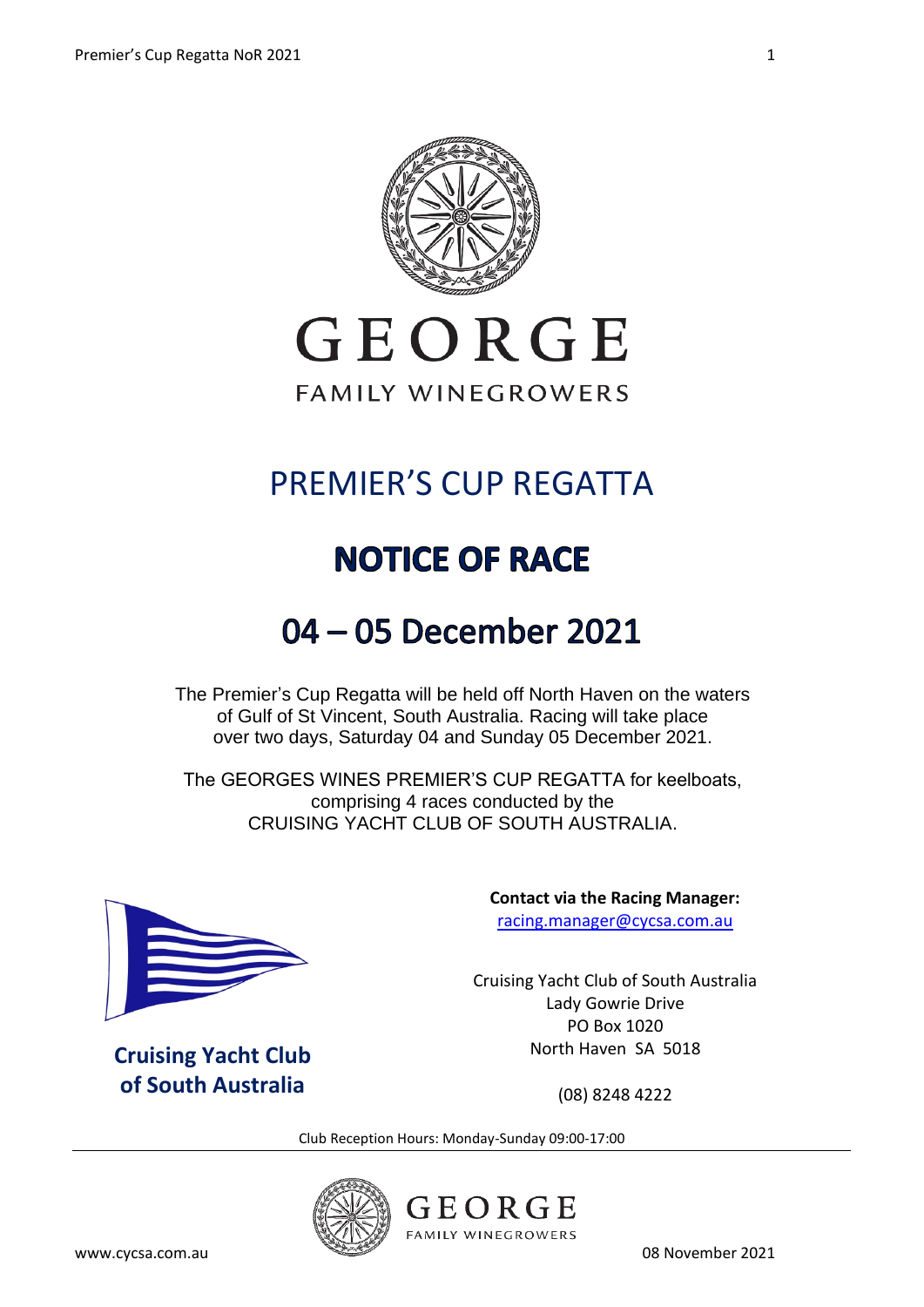### **1. RULES & RACE COMMITTEES**

- 1.1 The Racing Executive of the Cruising Yacht Club of South Australia (CYCSA) will conduct the 2021 Georges Wines Premier's Cup Regatta. Races will be conducted under Racing Rules of Sailing (RRS) 2021 - 2024; the Prescriptions and Special Regulations (SR) of Australian Sailing (AS); Rating and Class Rules as applicable; the Department of Transport Boating (Safety and Equipment) Regulations; and the International Regulations for the Prevention of Collision at Sea, 1972: and the CYCSA 2021-2022 Sailing Instructions.
- 1.2 For boats competing in IRC races, the IRC Rules Parts A, B and C shall apply.
- 1.3 Where there is conflict between the Notice of Race (NoR) and the Sailing Instructions (SIs), the SIs shall take precedence. This changes RRS 63.7.

# **2. ADVERTISING (DP)**

2.1 For the purpose of advertising, the classification of the Regatta shall be in accordance with World Sailing Regulation 20.

# **3. ELIGIBILITY / ENTRY (DP)**

- 3.1 The 2021 Georges Wines Premier's Cup Regatta is open to all yachts, including trailable yachts and multihulls. Mono-hull yachts shall be self-righting as defined in AS Special Regulations, Part 1 Appendix B.
- 3.2 Eligible boats may enter by completing the entry form, including the required fee, via this link ( **[ENTER HERE](https://www.topyacht.com.au/db/kb/1478)** ). Entries will be accepted up until Monday 22 November 2021. After this time a late entry fee will apply. Entries close 2<sup>nd</sup> Dec 23:59.
- 3.3 Boats shall be insured with third party liability insurance with a minimum cover of \$10,000,000.
- 3.4 Boats entering from other Clubs shall submit copies of their **signed** safety certificate, rating certificate and insurance certificate to the CYCSA reception or by email to [racing.manager@cycsa.com.au](mailto:racing.manager@cycsa.com.au) . Alternatively, they shall ensure that these documents are uploaded to their TopYacht Profile prior to racing. This changes Rule 78.2.
- 3.5 The Racing Executive reserves the right to refuse or cancel an entry or require further documentation to support a boat's entry in accordance with Rule 76.

### **4. CLASSIFICATION OF CREW**

The World Sailing Sailor Classification Code shall not apply.

### **5. DIVISIONS**

5.1 The following divisions will be available:

| <b>Division</b>      | <b>Handicap system</b> |
|----------------------|------------------------|
|                      | <b>IRC</b>             |
|                      | <b>AMS</b>             |
| 1                    | <b>PHS</b>             |
| 2                    | <b>IRC</b>             |
| $\overline{2}$       | <b>AMS</b>             |
| 2                    | <b>PHS</b>             |
| 2 Trailable Yachts   | <b>PHS</b>             |
| 2 Sports Boats & J24 | <b>PHS</b>             |
| 2 J24                | OD                     |
| <b>Multihulls</b>    | <b>OMR</b>             |
|                      |                        |

5.2 The CYCSA Racing Executive will allocate boats to a division listed in 5.1.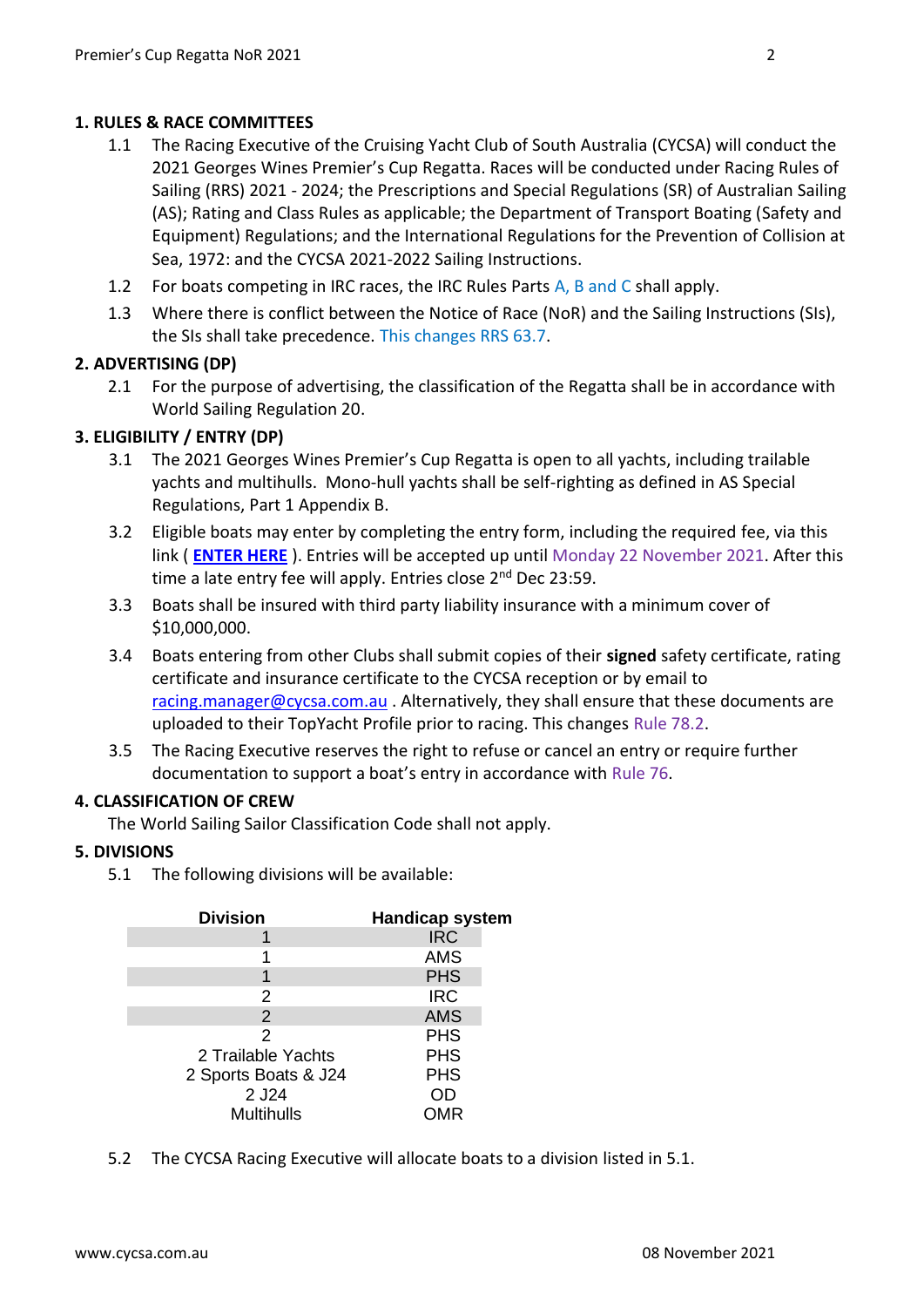#### **6. ENTRY FEES**

6.1 Fees for the Georges Wines Premier's Cup are as follows:

| Handicap system entered | Fee (incl. GST) |
|-------------------------|-----------------|
| <b>PHS</b>              | \$70            |
| <b>IRC</b>              | \$70            |
| AMS                     | \$70            |
| PHS & IRC               | \$70            |
| PHS & AMS               | \$70            |
| PHS, IRC & AMS          | $\dot{S}70$     |

- 6.2 Fees are non-refundable.
- 6.3 Fees for CYCSA, RSAYS & PASC Club Inshore Series Entrants will be half price.

#### **7. SAILING INSTRUCTIONS**

7.1 The Sailing Instructions for the Georges Wines Premier's Cup will be the CYCSA Sailing Instructions for the 2021-2022 season available on the club website [www.cycsa.com.au,](http://www.cycsa.com.au/) or from the Club Reception.

#### **8. SCORING**

- 8.1 The low point system will be used for the regatta scoring.
- 8.2 For the GEORGES WINES PREMIER'S CUP, the Performance Handicap System (PHS) results will be decided by application of the Time Correction Factor (TCF). The PHS TCF will be allocated by the Race Committee or its nominee, will be re-calculated between races, and will not be subject to protest, redress or dispute. This changes rule RRS 62.1(a). The operation of the PHS is described in the CYCSA Notice of Race for the 2021-22 season, available on the club website [\(www.cycsa.com.au\)](http://www.cycsa.com.au/).

#### **9. SCHEDULE OF RACES**

- 9.1 All times shown are for the **warning** signal for the first start.
- 9.2 **Georges Wines Premier's Cup Regatta racing schedule**

| Race 1 | 04 December 2021 | 1255         | Windward/Leeward       |
|--------|------------------|--------------|------------------------|
| Race 2 | 04 December 2021 | After Race 1 | Windward/Leeward       |
| Race 3 | 05 December 2021 | 1155         | <b>Triangle Course</b> |
| Race 4 | 05 December 2021 | After Race 3 | Windward/Leeward       |

- 9.3 There are no discards.
- 9.4 Races abandoned by a protest committee will not be resailed.
- 9.5 Postponed races may be re-scheduled.

#### **10. RACING AREA AND EVENT CATEGORY**

- 10.1 The Regatta will be conducted on waters off North Haven and Largs Bay in the Gulf of St Vincent, South Australia.
- 10.2 Keelboats shall comply with AS Special Regulations, Part 1, Category 6 for all races.

#### **11. COURSES**

11.1 For the GEORGES WINES PREMIER'S CUP REGATTA, Race 3 will be a Triangle Course and Races 1, 2 & 4 will be Windward / Leeward as detailed in the CYCSA Sailing Instructions for the current season available on the club website [\(www.cycsa.com.au\)](http://www.cycsa.com.au/), or from the CYCSA Reception. The course will be available from the Boating Office 2 hours prior to the first warning signal.